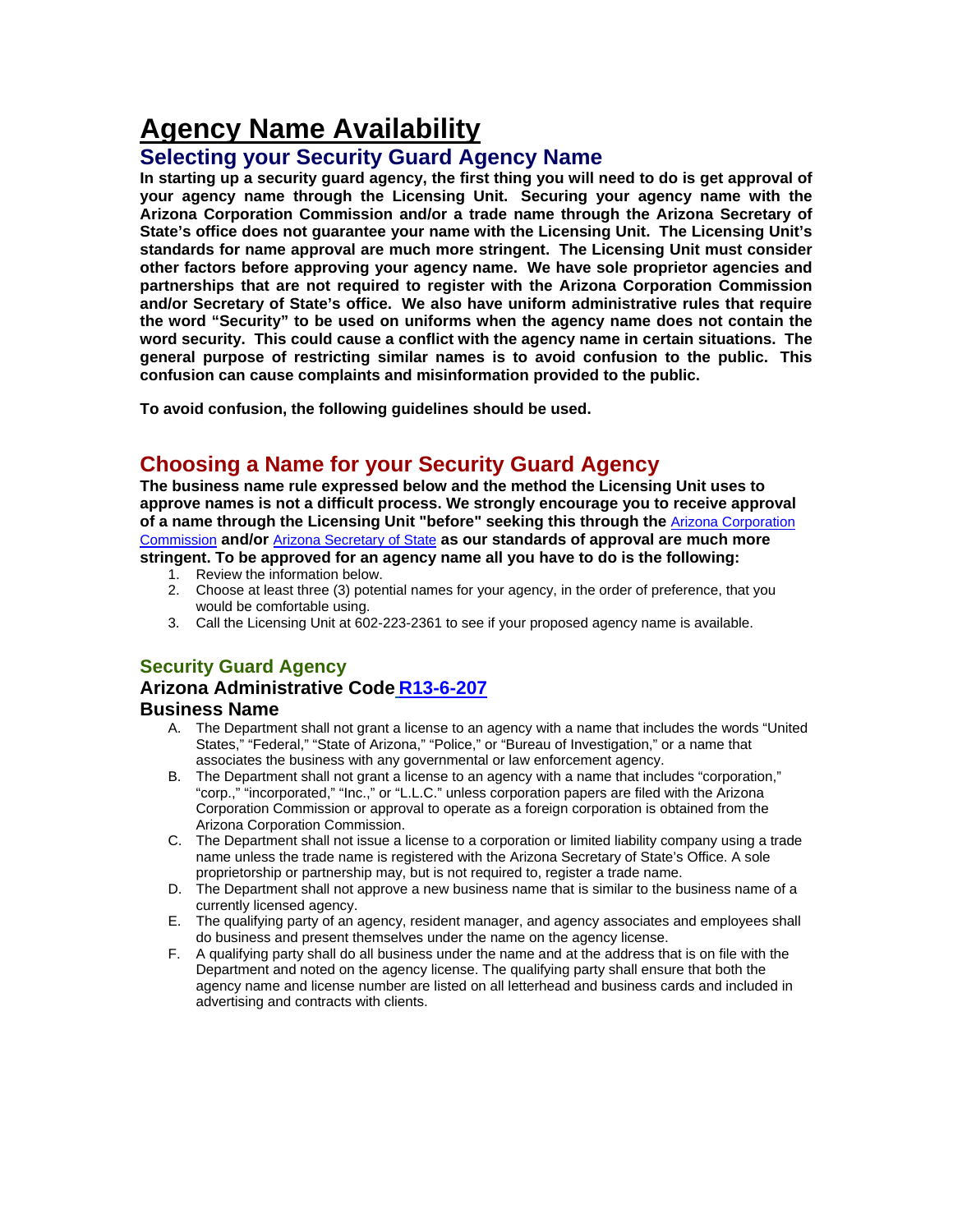## **Security Guard Agency Name Guidelines**

*The general purpose of restricting similar names is to avoid confusion between the different security guard agencies to the general public. It is also possible that the general public might confuse security guard agencies with state and federal law enforcement. Confusion has caused complaints and misinformation to the public. To avoid confusion, the following guidelines should be used when selecting an agency name.*

- *1.* **Banned words: The following words MUST NOT be part of an agency name.**  *Examples:* 
	- *a. United States*
	- *b. Federal*
	- *c. State of Arizona*
	- *d. Bureau of Investigation*
	- *e. Police*
	- *f. Officer*
	- *g. Patrolman*
	- *h. Deputy*
	- *i. Marshall*
	- *j. Agent*
	- *k. Sheriff*
- *2.* **Name Similarities: Names that are so similar that it would cause confusion to the general public are not available.**

#### *Examples:*

- *a. "Professional Security" is NOT distinguishable from "Professionalism Security"*
- *b. "Operational Security" is NOT distinguishable from "Operation Security"*
- *c. "Sunny Arizona Enterprise" is NOT distinguishable from "Sunny Arizona Enterprises"*
- *d. "Desert Southwest Services" is NOT distinguishable from "Desert SW Services" or "Desert Southwestern Services"*
- *3.* **Entity identifiers or endings: Words and abbreviations that are required to identify the type of business entity are disregarded when considering name availability and do NOT qualify a name as distinguishable. This includes abbreviated forms of the identifiers as well as foreign language equivalents. Thus, names otherwise identical except for the presence of any of the following words or abbreviations shall not be considered distinguishable:**

- *Corporation*
- *Company*
- *Incorporated*
- *Limited*
- *Co.*
- *Ltd.*
- *Corp.*
- *Inc.*
- *Limited Partnership*
- *Limited Liability Company*
- *Limited Company*
- *LLC*
- *LC*
- *Registered Limited Liability Partnership*
- *LLP*
- *Professional Corporation*
- *Professional Service Corporation*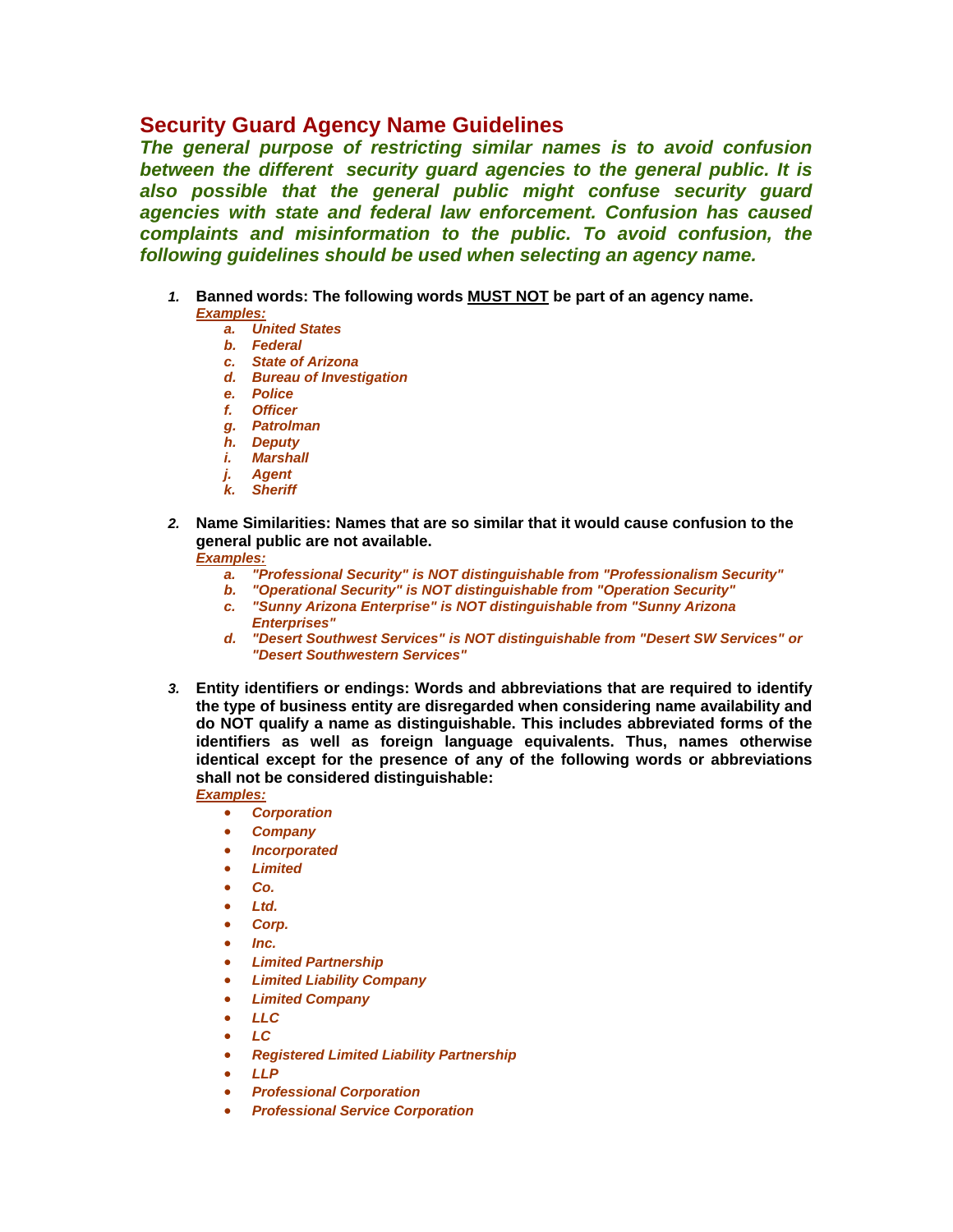- *PLLC*
- *PLC*
- *Professional Association* 
	- *Examples:* 
		- o *All night Company*
		- o *All night Company, Inc.*
		- o *All night Corporation*
		- o *All night LLC*
		- o *All night Limited Partnership*
- A name may NOT be comprised only of identifiers listed above. *Examples:* 
	- o *Limited Liability Company*
	- o *PLLC Incorporated Co.*
	- o *Professional Association Corporation*
- Foreign corporations: "Words or abbreviations of like import in another language". *Example:* 
	- o *"Los Gatos S.A., Inc." is NOT distinguishable from "Los Gatos Inc."*
- *4.* **And: "&" and "And" are NOT distinguishable. Agency names otherwise identical except for the presence of "and" or the ampersand symbol (&) or just a space between words will not be considered distinguishable.**

#### *Examples:*

- *a. "Rain & Sun Security" is NOT distinguishable from "Rain and Sun Security"*
- *b. "Len & Company, Inc." is NOT distinguishable from "Len and Company, Inc"*
- *5.* **Articles: Articles of speech (a, an, the) do NOT make a name distinguishable.**  *Examples:* 
	- *a. "Universe Security" is NOT distinguishable from "The Universe Security"*
	- *b. "The Fly on the Wall agency" is NOT distinguishable from "Fly on the Wall agency"*
	- *c. "A Hawk Eye Group" is NOT distinguishable from "Hawk Eye Group".*
- *6.* **Possessives: The possessive form of a word is NOT distinguishable from the plural.**

- *a. "Steven's General Security" is NOT distinguishable from "Stevens General Security"*
- *b. "Walter's Protection Group" is NOT distinguishable from "Walter Protection Group"*
- *c. "JB's Security" is NOT distinguishable from "JBs Security"*
- *7.* **Marks of punctuation and differences in the use of special characters and all other marks of punctuation appearing in agency names are disregarded when considering name availability and do not qualify an agency name as being distinguishable. These characters will not appear as part of the agency name.** *Examples:*
	- *quotation marks ("")*
	- *period (.)*
	- *semicolon (;)*
	- *exclamation (!)*
	- *apostrophe (')*
	- *back slash (\)*
	- *pipe (|)*
	- *question mark (?)*
	- *parenthesis ()*
	- *forward slash (/)*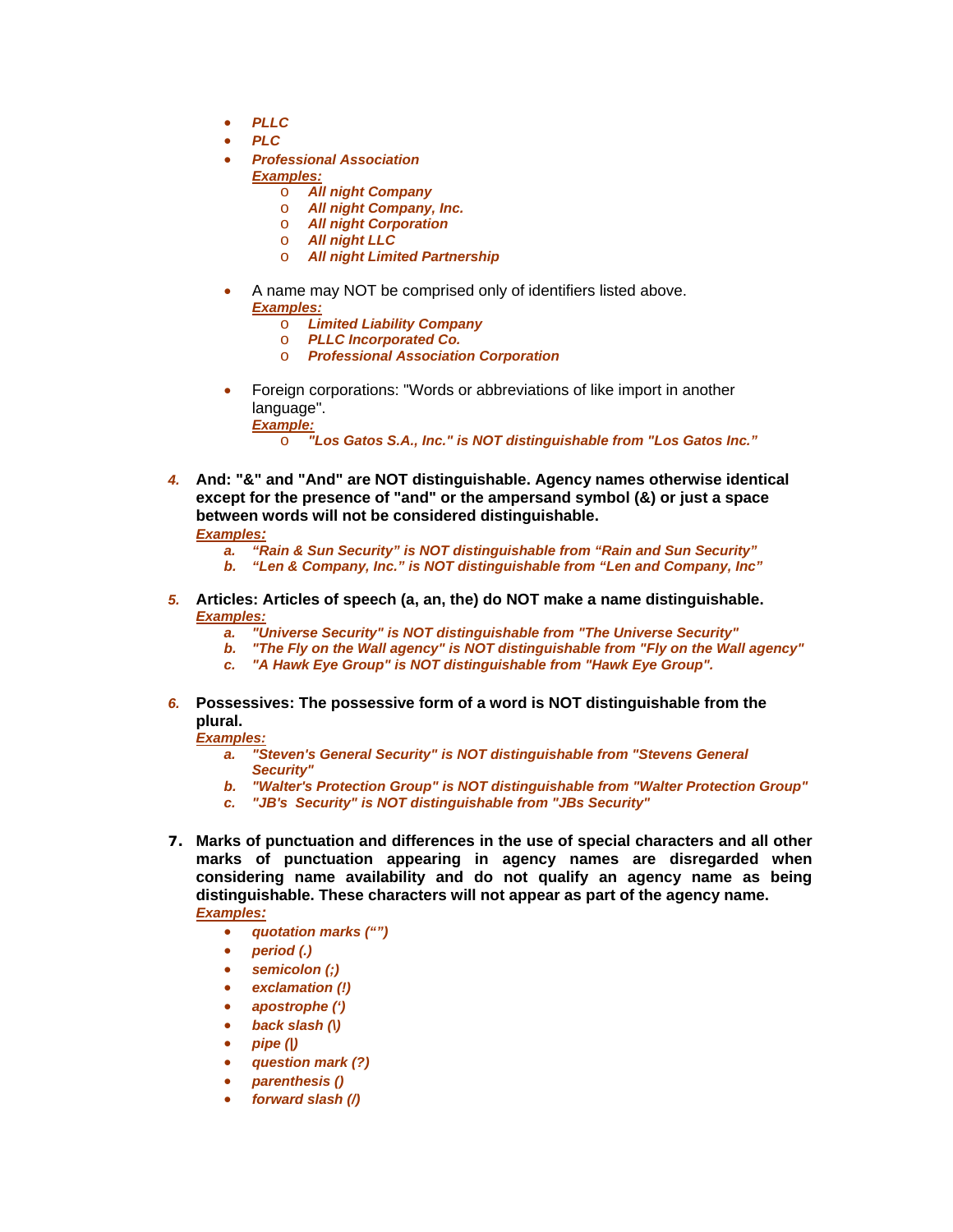- *hyphen (-)*
- *degree (°)*
- *ellipsis (")*
- *comma(,)*
- *brackets ([ ], { }, <>)*
- *underscore(\_)*
- *carrot (^)*
- *colon (:)*
- *accent (`)*
- *dotted line(--)*
- *asterisk (\*)*
	- *greater/less than (< >) or any other special characters.*
- *Examples:* 
	- o *"ADC Construction Security" is NOT distinguishable from "A.D.C. Construction Security"*
	- o *"Reliable Security" is NOT distinguishable from "Reliable: Security"*
	- o *"Bob's Security" is NOT distinguishable from "Bobs Security"*
	- "Let's Secure It " is NOT distinguishable from "Let's Secure It!"
- *8.* **Roman and Arabic numbers are NOT distinguishable from words representing the numbers.**

*Examples:* 

- *a. "Two Guys Walking" is NOT distinguishable from "2 Guys Walking"*
- *b. "Best Security Agency #3" is NOT distinguishable from "Best Security Agency No. Three"*
- *c. "Second Alert" is NOT distinguishable from "2nd Alert"*
- *d. "Brian's One to One Protection" is NOT distinguishable from "Brian's 1-2-1 Protection"*
- *e. "Mark 4 Building Security" is NOT distinguishable from "Mark IV Building Security".*
- *9.* **Word spacing or combining: A proposed agency name is deemed to not be distinguishable because of the addition or subtraction of spaces.**  *Examples:* 
	- *a. "Tri City Protection" is NOT distinguishable from "Tricity Protection"*
	- *b. "Top Co " is NOT distinguishable from "TopCo"*
	- *c. "Hilltop Watchers" is NOT distinguishable from "Hill Top Watchers"*
	- *d. "Outbound Guards" is NOT distinguishable from "Out Bound Guards"*
	- *e. "Northwest Security Services" is NOT distinguishable from "North West Security Services"*
- *10.* **The use of upper and lower case of letters within an agency name are disregarded when considering name availability. Thus, names otherwise identical except for difference in the use of upper and lower case shall not be considered distinguishable.**

- *a. "Azsec" is NOT distinguishable from "AZSEC"*
- *b. "NW Security" is NOT distinguishable from "nw security"*
- *11.* **False implication of Government Affiliation: The name may not be one that might falsely imply governmental affiliation, local, state, or federal or any sub-division thereof without authorization to register such a name.**  *Examples:* 
	- *a. "Arizona State Protective Services" could imply the agency is associated with the State of Arizona.*
	- *b. "I.R.S. Investigation Group" could imply the agency is associated with the Internal Revenue Service.*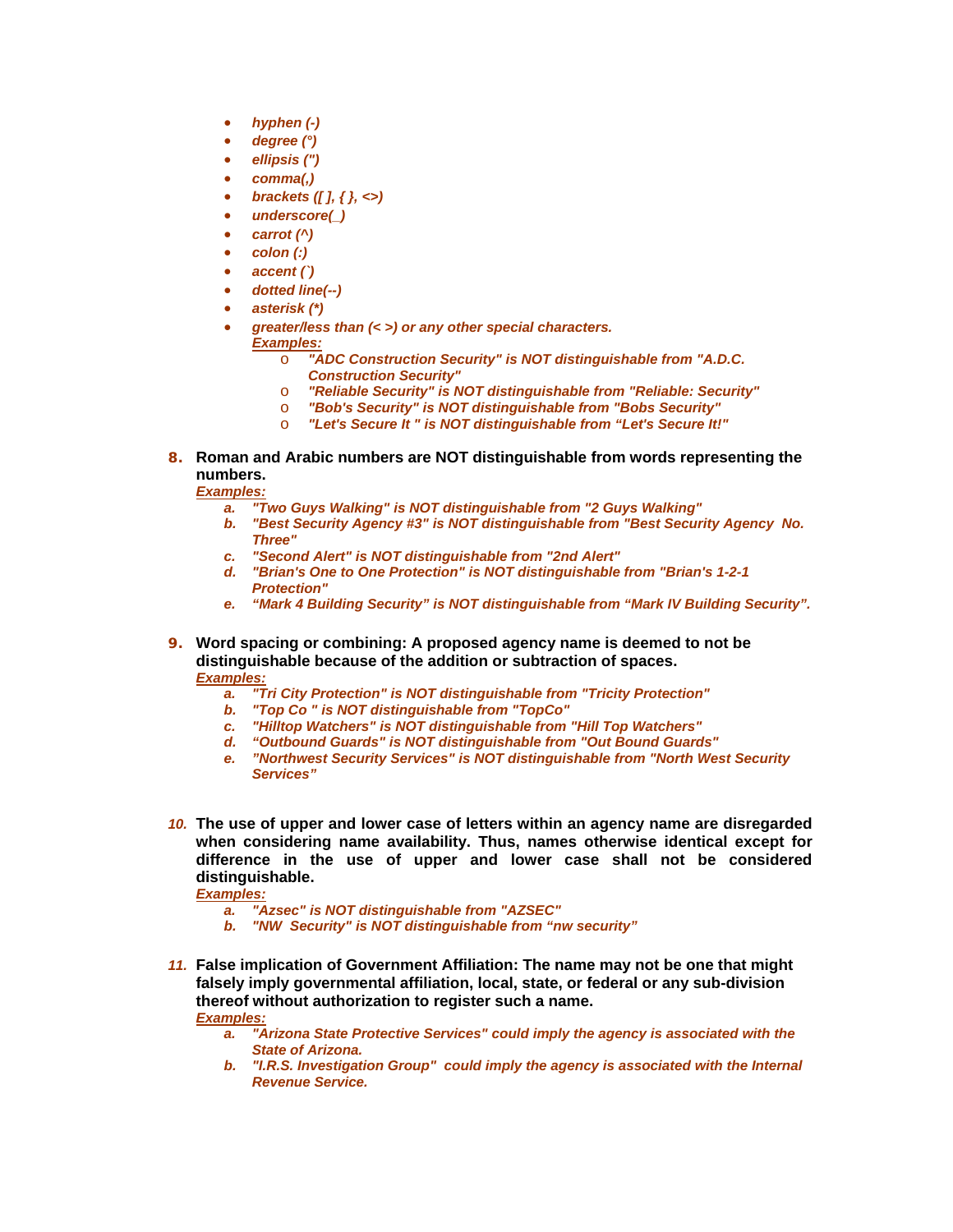- *c. "BLM Park Security Services" could imply the agency is associated with the Bureau of Land Management.*
- *d. "Tucson City Security" could imply the agency is associated with City of Tucson*
- *12.* **World-wide web prefix (www) or suffix (.com, .org, .net etc.): The addition of a worldwide web prefix or suffix is not distinguishable.**  *Examples:* 
	- *a. "mysecurityco.com" is NOT distinguishable from "mysecurityco.org"*
	-
	- *b. "www.securitywatch.com" is NOT distinguishable from "http://securitywatch.org"*<br>c. "RooseveltAreaSecurity.org" NOT distinguishable from "Roosevelt Area Security"
- *13.* **Abbreviations: Abbreviations and unabbreviated versions of the same words are NOT distinguishable.**

#### *Examples:*

- *a. "The Wizard of AZ Services" is NOT distinguishable from "The Wizard of Arizona Services"*
- *b. "Mister Security" is NOT distinguishable from "Mr. Security"*
- *c. "St. Matthew's Security" is NOT distinguishable from "Saint Matthew's Security"*
- *d. "Mt. Bradshaw Home Security" is NOT distinguishable from "Mount Bradshaw Home Security"*
- *e. "I See You Technology" is NOT distinguishable from "I See You Tech", "I See You Tec", or "I See You Tek"*
- *14.* **Different spellings of proper names are NOT distinguishable.**

#### *Examples:*

- *a. "Bird Security" is NOT distinguishable from "Byrd Security" or "Burd Security"*
- *b. "Smith Security Watch" is NOT distinguishable from "Smyth Security Watch" or "Smythe Security Watch"*
- *c. "Kelly CO" is NOT distinguishable from "Kelley CO" or "Kellie CO"*
- *15.* **Unique or Improper Spelling: A proposed agency name is NOT distinguishable from a currently licensed agency if the unique, archaic, or improper spelling of a word or words makes up the difference.**

- *a. "B-4 the Fall Home Watch" is NOT distinguishable from "B4 the Fall Home Watch" or "Before the Fall Home Watch"*
- *b. "Kwik Konstruction Security" is NOT distinguishable from "Quick Construction Security" or "Qwik Construction Security"*
- *c. "Brown Dog Security" is NOT distinguishable from "Brown Dawg Security"*
- *16.* **The following letters and specific symbols are NOT converted to the word/number equivalent and are NOT distinguishable: A-Z, % , \$ @ , #, + , = ,**  *Examples:* 
	- *a. "\$ Store Security" is NOT distinguishable from "Dollar Store Security"*
	- *b. "Security + Services" is NOT distinguishable from "Security Plus Services"*
	- **c.** *"@Home Security" is NOT distinguishable from "At Home Security"'*
- *17.* **Grossly offensive, obscene or names that have an illegal connotation: Names that contain words, phrases or references that are clearly derogatory to a particular group of people, such as gender, ethnic group, religious group, race etc., are commonly understood to have a profane meaning or usage, or that inappropriately promote abusive or unlawful activity will not be acceptable.**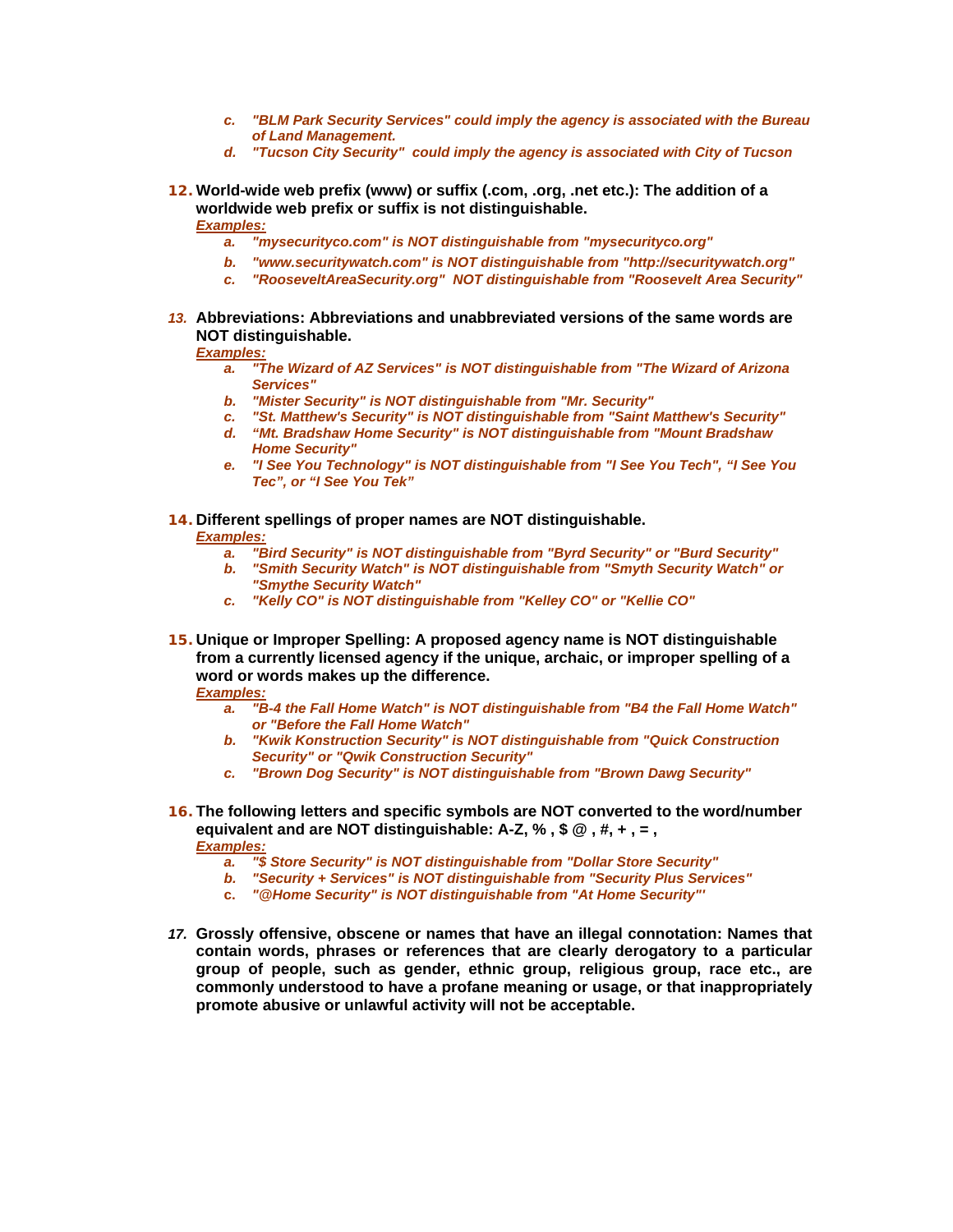## **The following items** *DO* **make an agency name distinguishable from another name:**

*1.* **Key Words. If two or more of the key words are different and are arranged in a different order. A "key word" means any word other than articles, prepositions, conjunctions or entity identifiers, such as "corporation", "incorporated", "company," etc. The Licensing Unit will determine if key words have been overused, therefore NOT distinguishable.** *Examples:* 

- *a. "Stacey's Security" is distinguishable from "Security guards by Stacey"*
- *b. "John's Security Services" is distinguishable from "John's Protection Agency" c. "Twice as good protection services" is distinguishable from "3 times the protection service"*
- *d. "Universal Special Security Protection" is distinguishable from "Universal Security Concepts"*
- *2.* **Foreign language names: Words in a foreign language are not translated into English, but must consist of letters in the Roman alphabet, Arabic numerals (0, 1, 2, 3, etc.), or symbols capable of being readily reproduced by the Licensing Unit.**  *Examples:* 
	- *a. "Rio Verde Security" is distinguishable from " Green River Security"*
	- *b. "Evangelical Guard Services" is distinguishable from " Evangelico Guard Services"*
	- **c.** *"Paloma Blanca Seguridad" is distinguishable from "White Dove Security"*
- *3.* **The use of geographical designations** *may* **make a name distinguishable. The Licensing Unit needs to determine if the geographical designation has been overused, therefore NOT distinguishable.**

#### *Examples:*

- *a. "Ahwatukee Investigation & Security Services" is distinguishable from "Ahwatukee Guard Service"*
- *b. "Arizona Jack of all Trades, Inc." is distinguishable from "Arizona Guard Service"*
- *c. "Guard Services of Peoria" is distinguishable from "Security Guards of Peoria" or "Peoria Guards"*
- *4.* **Names comprised of initials** *may* **be used but must be distinguishable from other agencies that may already be displaying the same initials on their uniforms, vehicles and stationery. The Licensing Unit needs to research current licensed agencies to see if the initials are already in use.** *Examples:* 
	- *a. "AB Security" might be distinguishable if "Alpha Bravo Security" or "Arizona's Best Security" is not already using these initials.*
	- *b. "ACE Security" might be distinguishable if "Andrew C. Eve's Security" or "Arizona Charlie's Everyday Security Service" is not already using these initials.*
	- *c. "TKO Personal Security" might not be distinguishable from "Technical Knock Out Personal Security"*
	- *d. "T&J's Guard Service" might not be distinguishable from "Tammy & Joes Guard Service"*
- **5. Doing Business As (DBA) names: DBA names or trade names** *may* **be used but must follow the same guidelines above. If using a DBA name registered with the Arizona Secretary of State in conjunction with a company name registered with the Arizona Corporation Commission, both names must be listed on all application documents and insurance certificates. The DBA name must be displayed on the: shoulder patch, breast patch or badge; letterhead, business cards and stationery; advertising and contracts with the client.**

### *Examples:*

*a. If using Smith's Personal Security, Inc. DBA Smith's Security, then Smith's Security must be displayed on shoulder patch, breast patch or badge, stationery, advertising and contracts.*